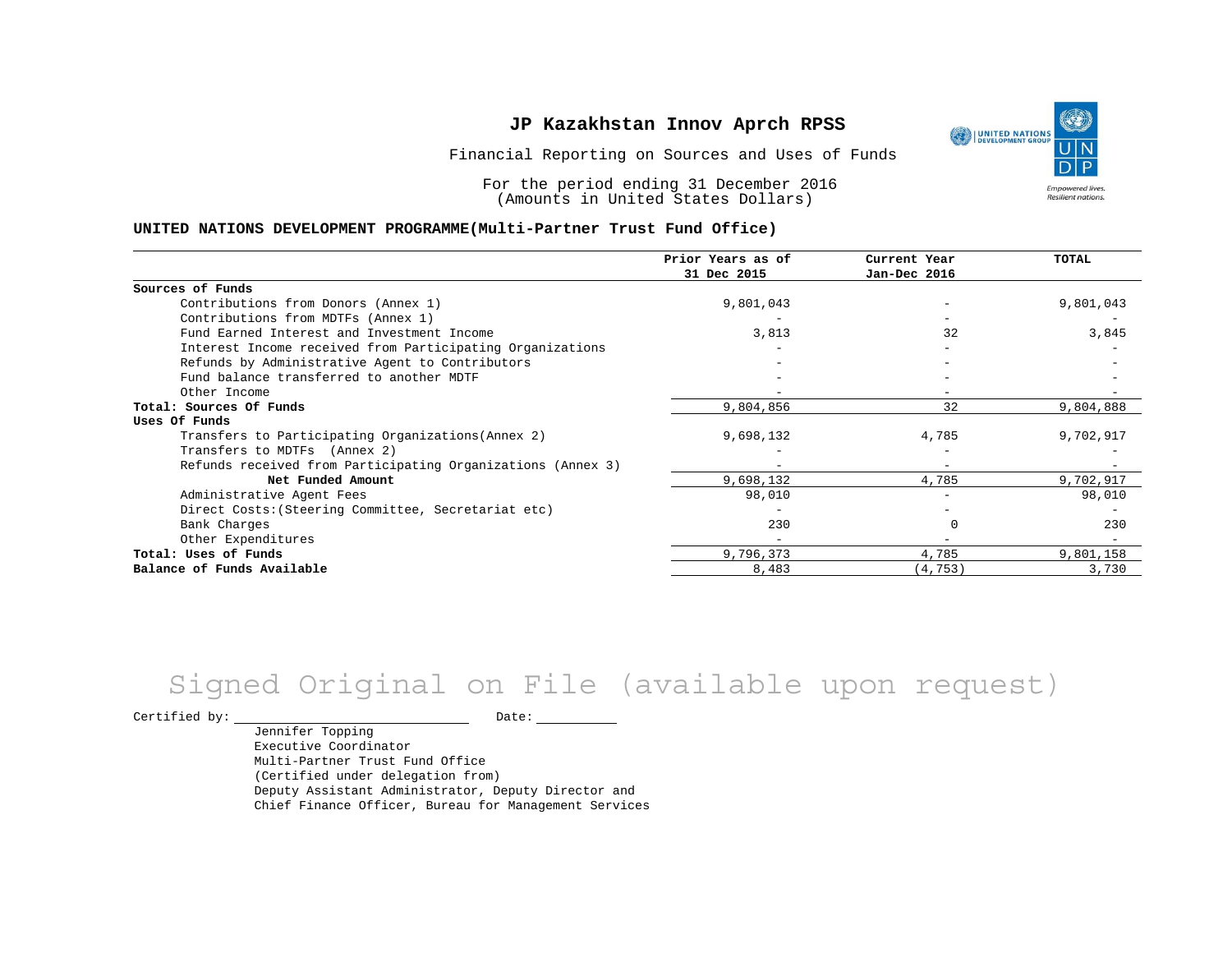### **JP Kazakhstan Innov Aprch RPSS**



Financial Reporting on Sources and Uses of Funds

For the period ending 31 December 2016 (Amounts in United States Dollars)

#### **UNITED NATIONS DEVELOPMENT PROGRAMME(Multi-Partner Trust Fund Office)**

**Annex - 1: Contributions**

|                          | Prior Years as of | Current Year             | TOTAL     |
|--------------------------|-------------------|--------------------------|-----------|
|                          | 31 Dec 2015       | Jan-Dec 2016             |           |
| From Contributors        |                   |                          |           |
| GOVERNMENT OF KAZAKHSTAN | 9,801,043         | $\overline{\phantom{0}}$ | 9,801,043 |
| Total: Contributions     | 9,801,043         | $-$                      | 9,801,043 |

# Signed Original on File (available upon request)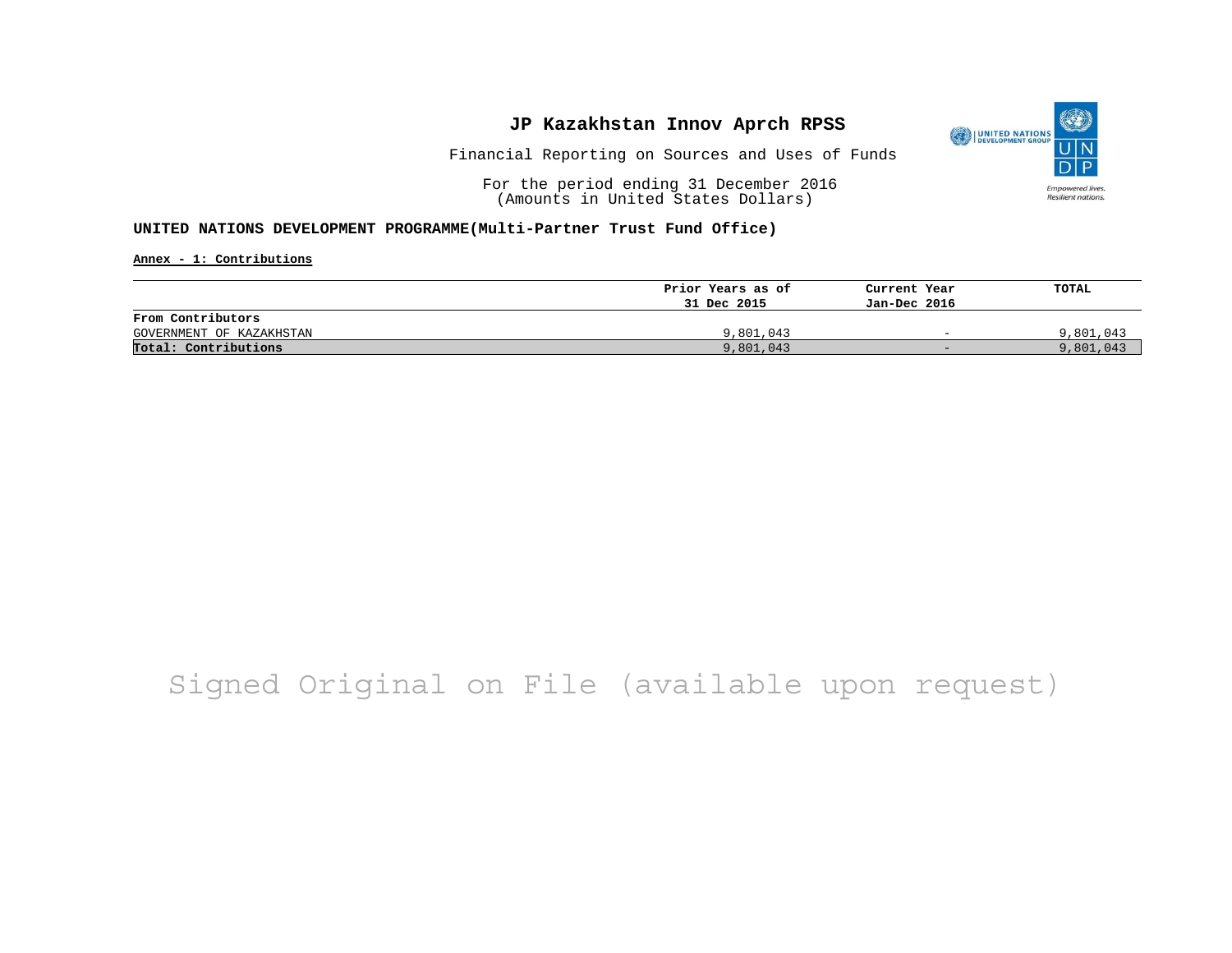### **JP Kazakhstan Innov Aprch RPSS**



Financial Reporting on Sources and Uses of Funds

For the period ending 31 December 2016 (Amounts in United States Dollars)

#### **UNITED NATIONS DEVELOPMENT PROGRAMME(Multi-Partner Trust Fund Office)**

**Annex - 2: Transfers**

|                                | Prior Years as of | Current Year             | TOTAL     |
|--------------------------------|-------------------|--------------------------|-----------|
|                                | 31 Dec 2015       | Jan-Dec 2016             |           |
| To Participating Organizations |                   |                          |           |
| UNDP                           | 5,540,178         | 4,785                    | 5,544,963 |
| UNFPA                          | 791,990           | $\overline{\phantom{m}}$ | 791,990   |
| UNICEF                         | 3,365,964         | $\overline{\phantom{0}}$ | 3,365,964 |
| Total Transfers                | 9,698,132         | 4,785                    | 9,702,917 |

# Signed Original on File (available upon request)